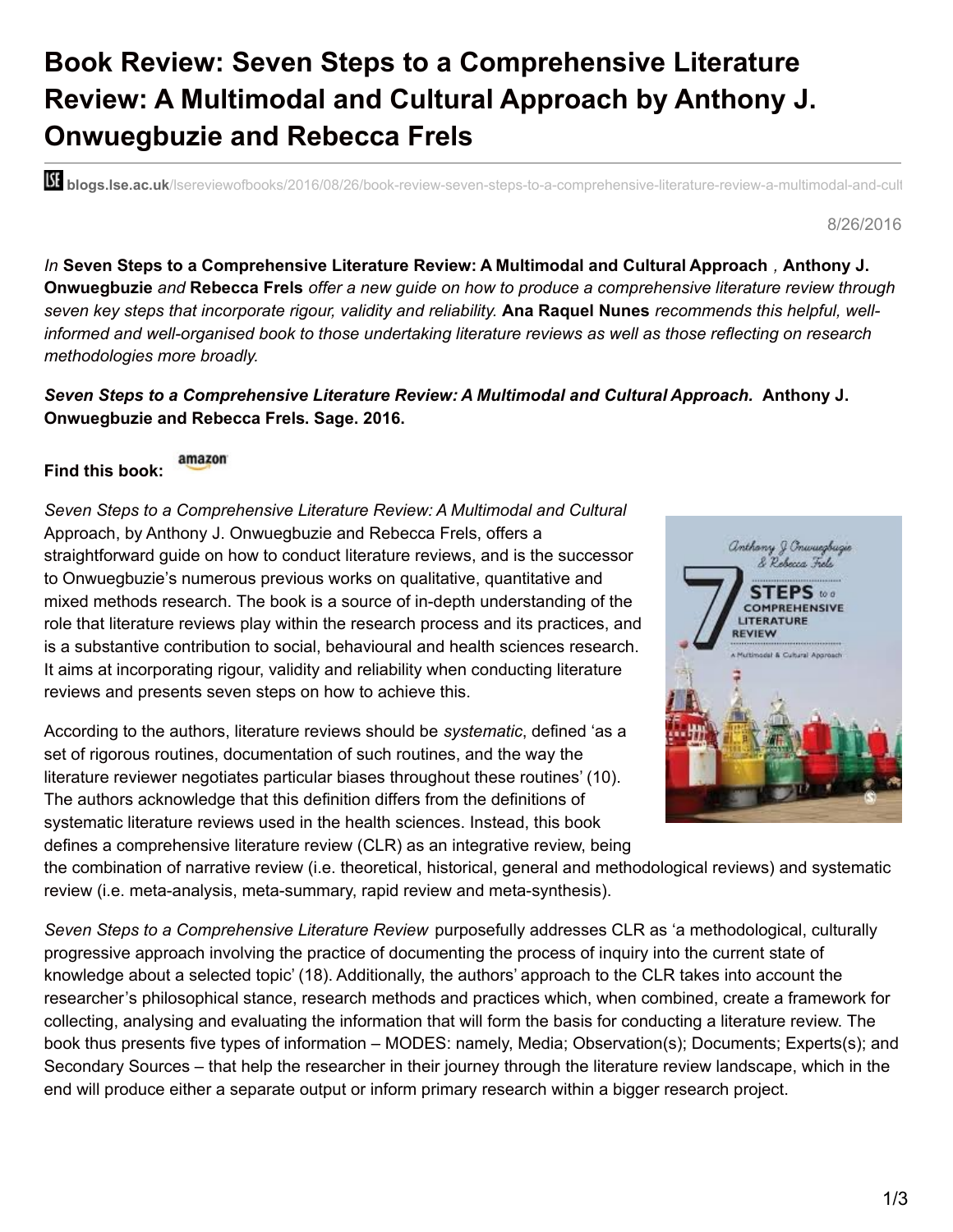

## **Image Credit: (Ines [Hegedus-Garcia](https://www.flickr.com/photos/miamism/6884671510/in/photolist-bunJYW-6Vt9C1-5xbg7G-6HBqEg-6HBisa-6VtpHA-6HBqii-6HFt2y-6Vtw1s-6HBkAK-6HFrj7-6ffLVA-6HFsKo-6Vpbi2-6HFo67-6HBod8-7NzqhQ-bQ58tM-6Vt6Wd-6HFpjm-pFiavB-5FqiEP-6HFozo-aYWr8F-6HFqWb-5WvR3b-6ZUn6L-bX36Wd-6HFqvb-dg5M1c-6HBjA8-pX6KuA-7T46Rv-5WvSUL-cM2A5J-bNgvRM-5WrzzX-oE5AKD-6HFtqs-6VpcUv-5WvTH3-5WvSwG-Lcukv-6jXwHt-EiivbD-8ubpfN-icc7mD-86La1A-7QXUAR-59KkG) CC BY 2.0)**

*Seven Steps to a Comprehensive Literature Review* is an effective tool for an iterative process denoting a structured and chronological approach to conducting literature reviews. The book covers a range of research topics and practical examples arising from the authors' own research including education, counselling and health systems research. Through these, the authors report an in-depth model characterised by a series of qualitative, quantitative and mixed research approaches, methods and techniques used to collect, analyse and evaluate data/information for the creation of new knowledge.

As its title suggests, the book is organised around seven sequential steps within three phases: the Exploration Phase includes Steps 1-5 (Exploring Beliefs and Topics; Initiating the Search; Storing and Organising Information; Selecting/Deselecting Information; and Expanding the Search (MODES)); the Interpretation Phase includes Step 6 (Analysing and Synthesising Information); and the Communication Phase includes Step 7 (Presenting the CLR Report). As the argument of the book develops, the differences between traditional literature reviews and the CLR become evident as the seven steps are unveiled. Traditional literature reviews are encapsulated within Steps 1-4, whilst a CLR goes further through the addition of Steps 5-7.

One of the steps that was of particular interest to me was Step 6 on analysing and synthesising information. The book advances research methodology knowledge and practice on the different elements of empirical data and how both qualitative and quantitative information can be analysed and synthesised to inform a CLR. In Step 6, the authors go to great lengths to explain and exemplify how users can perform qualitative and quantitative data analyses of information, as well as the level of integration that can be achieved when doing mixed methods analyses. Additionally, the authors explore the nature of data analysis and identify three levels or layers that need to be taken into consideration: namely, the research approach (e.g. grounded theory); the research method (e.g. measures if regression); and the research technique (e.g. content analysis) used. This is found to be essential as data analysis is considered to be a product of the research method used, which in turn is linked to the research approach.

*Seven Steps to a Comprehensive Literature Review* is not merely intended for those conducting a literature review, but it also works as a research methodology book as it addresses an extensive number of research methodologies, methods and techniques. The book offers a theoretically and practically informed discussion of increased integration